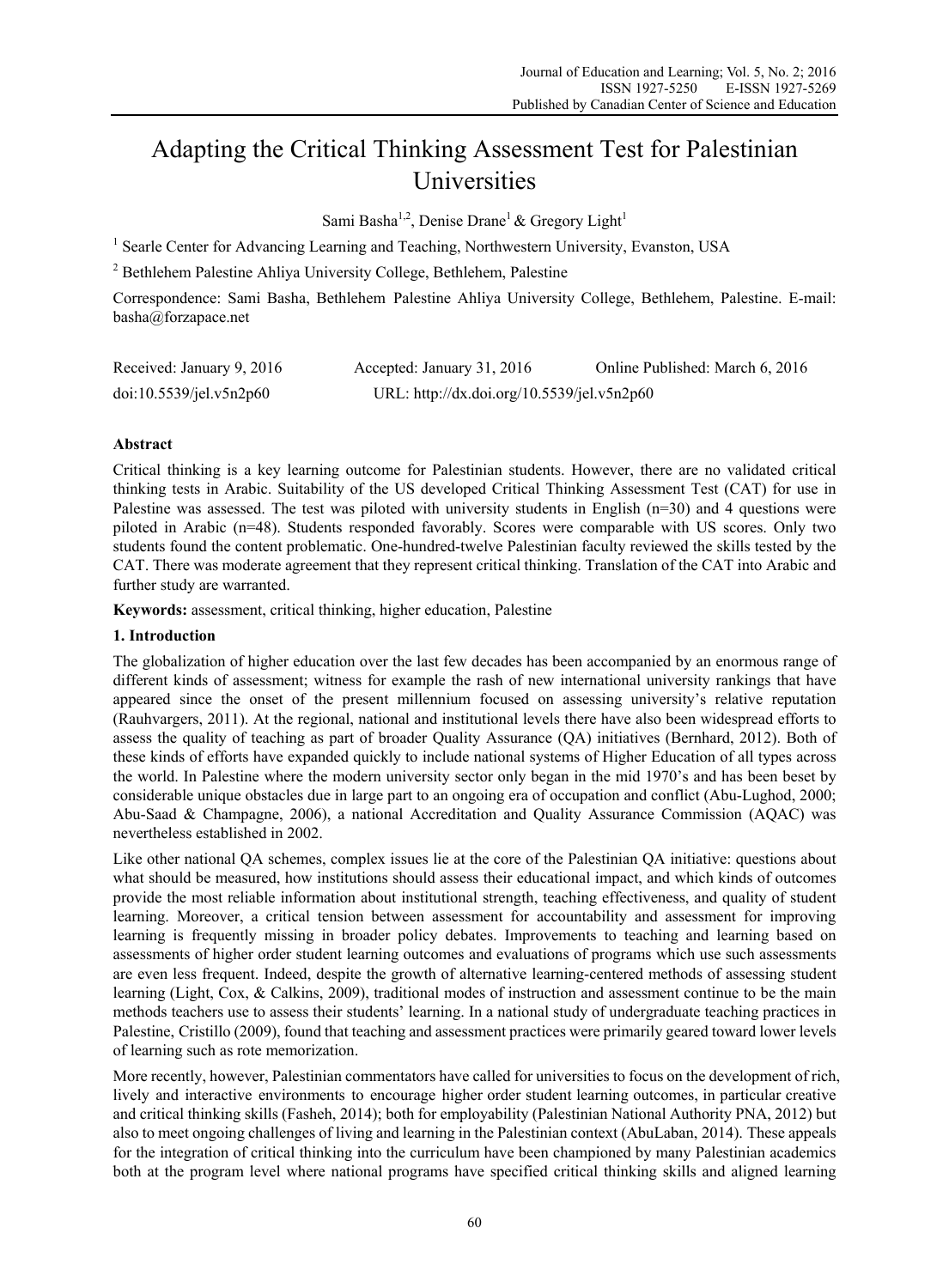activities as key program goals (Basha, 2012) and at the institutional level where the recent development of learning and teaching centers of excellence have identified critical thinking as a major goal of their faculty development initiatives (Daragmeh, Drane, & Light, 2012). Indeed, as a result of a recent, large scale national project focused on developing learning and teaching in Palestinian universities, (Palestinian Faculty Development Project), four such university centers have been established and three national conferences have been organized emphasizing the centrality of learning and the importance of critical thinking in higher education. In addition, in the last year, two national Capacity Building workshops for both faculty and Palestinian trainers of faculty have been held in Jericho in 2014 and Ramallah in 2015 with a special emphasis on critical thinking.

Despite this broad upsurge in interest and activity in critical thinking across disciplines and fields, there has been little to no development on a test for critical thinking that might be similarly used across disciplines. Currently there are no robust (validated and reliable) tests of critical thinking in Arabic which may be used to assess improvement in student critical thinking over time, and which are appropriate to the Palestinian context. Assessment of students' critical thinking using valid and reliable methods is vital to national and institutional efforts to improve critical thinking to a) insure that progress in critical thinking is actually being made, and b) to help identify teaching approaches that lead to the greatest gains in critical thinking. It cannot be assumed that critical thinking skills will improve in students simply because critical thinking has been targeted as a learning outcome. For example, Rawanda has identified critical thinking as key to its national strategy to develop a skilled worked force (MINDEDUC, 2010). However, in a recent study of students at three prestigious universities in Rawanda, Schendel (2015) found that students were not making meaningful gains on a test of critical thinking designed specifically for the Rawandan context.

The purpose of this study was to assess whether one such instrument-the Critical Thinking Assessment Test (Stein & Haynes, 2011)-used extensively in the United States (US) may be appropriate for the Palestinian higher education context. As Schendel (2013) notes, the validity of an assessment in one context does not automatically indicate that the assessment will be valid in another. The aim of the study was to gather data on a) the response of Palestinian students to the test, and b) the response of Palestinian faculty to the critical thinking skills examined on the test.

# **2. Assessment of Critical Thinking**

# *2.1 The Critical Thinking Assessment Test (CAT)*

The Critical Thinking Assessment Test (CAT) is a 15 item, short answer essay test developed in the United States with the support of the National Science Foundation (NSF) to assess critical thinking skills in undergraduate students in the fields of Science, Technology, Math and Engineering (STEM) and related fields. It tests critical thinking across four core domains: a) evaluation of information, b) evaluation of ideas and other points of view, c) learning and problem solving, and d) communication of ideas. It does not test rote memory of information, but rather requires students to exercise higher-order thinking skills such as those on the upper levels of Bloom's Taxonomy of Educational Objectives (1956): application, analysis, synthesis, and evaluation. Specific critical thinking skills assessed by the CAT are listed in Table 1 below. Test questions are based on real-world scenarios. Most require short essay answers which reveal the students' thought processes. The short essay format was chosen because it has been shown to be less racially biased, have higher construct validity and to test more skills in the same question than multiple choice questions (US Department of Education, 2000). Below is a sample disclosed item from the CAT. While the CAT is not a timed test, most students take approximately one hour to complete it.

"A scientist working at a government agency believes that an ingredient commonly used in bread causes criminal behavior. To support his theory the scientist notes the following evidence.

99% of the people who committed crimes consumed bread prior to committing crimes.

Crime rates are extremely low in areas where bread is not consumed.

Do the data presented by the scientist strongly support their theory? Yes No

Are there any other explanations for the data besides the scientist's theory? If so, describe.

What kind of additional information or evidence would support the scientist's theory?

The CAT may be scored by either faculty or graduate students using the detailed scoring rubrics provided with the test. Importantly, it has been shown to be sensitive to course effects (Stein, Haynes, & Redding, 2006). National US norms for performance on the test are available. It has been administered in several hundred colleges and universities across the US and found to be valid and reliable and appropriate for students across all institutional types and levels. In terms of validity, the CAT has been shown to have satisfactory face validity and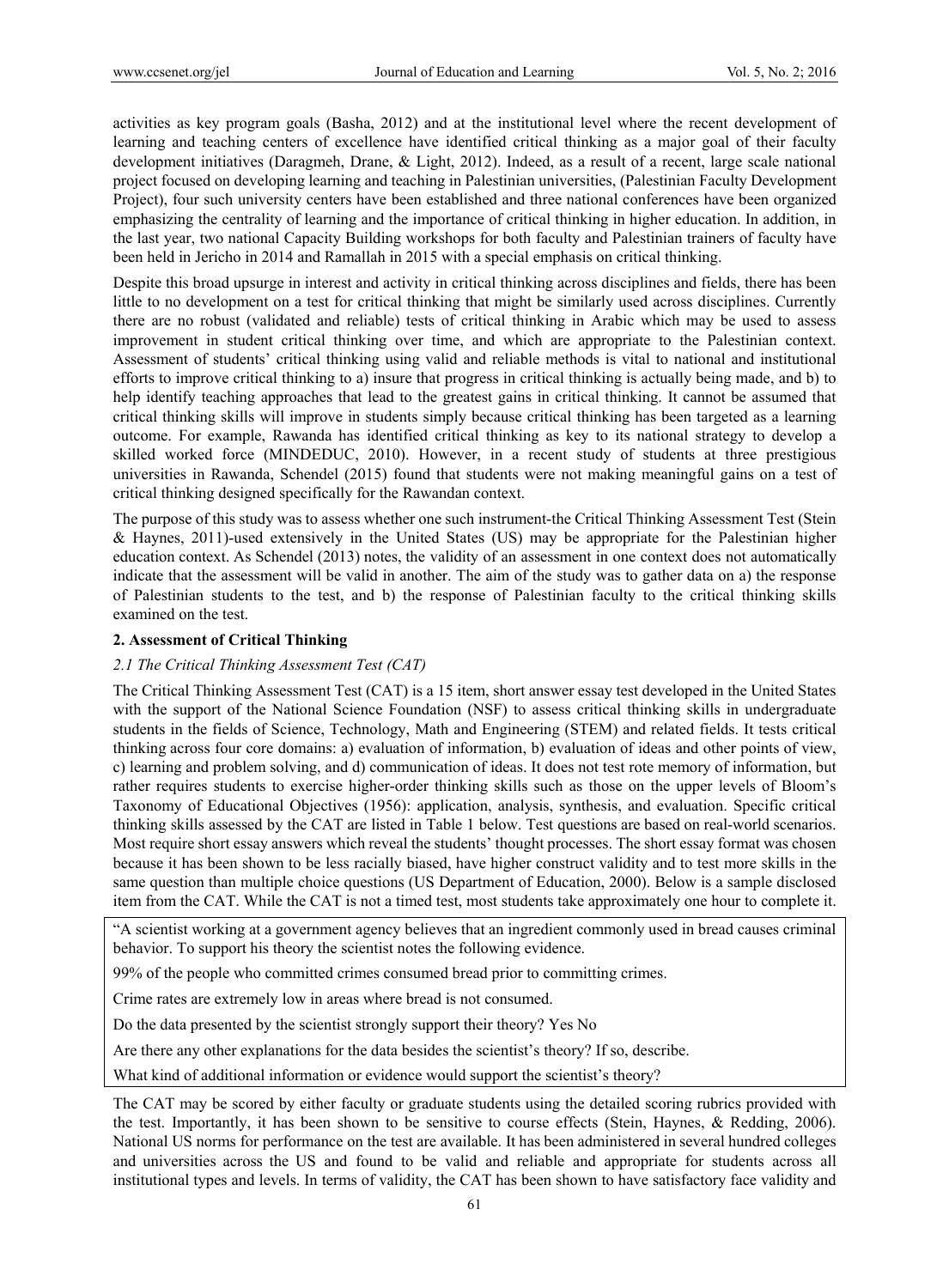criterion validity (Stein Haynes, Redding, Ennis, & Cecil, 2007). Face validity of the CAT was established in a study in which the 12 skills were shown to faculty from a variety of disciplines at the 6 US universities where the CAT was first developed. Agreement was 80 percent or higher across the 12 skills indicating a high degree of face validity. (Stein et al., 2007). CAT scores are moderately correlated with general measures of academic performance such as the SAT (r=0.527), ACT (r=0.599), and Grade Point Average (GPA) (r=0.345). In addition, scores on the CAT are moderately correlated with scores on other measures of critical thinking such as the California Critical Thinking Skills Test (CCTST; r=0.645). Test-retest reliability is acceptable at > 0.80 (Stein et al., 2007). Internal consistency of CAT items is also acceptable (Cronbach's alpha=0.695) suggesting that items are measuring the same general construct (Stein et al., 2007). Finally, the cultural fairness of the CAT has been evaluated in the US and has shown that neither gender, race nor ethnic background are statistically significantly associated with performance (Stein et al., 2007). A cultural Differential Item Functioning (DIF) analysis has also been performed and indicates that there were no items with prevalent cultural bias (Stein & Haynes, 2011).

| Question       | <b>Critical Thinking Skill</b>                                                              |
|----------------|---------------------------------------------------------------------------------------------|
| Q1             | Summarize the pattern of results in a graph without making inappropriate inferences.        |
| Q <sub>2</sub> | Evaluate how strongly correlation-type data supports a hypothesis.                          |
| Q3             | Provide alternative explanations for a pattern of results that has many possible causes.    |
| Q <sub>4</sub> | Identify additional information needed to evaluate a hypothesis or a particular explanation |
|                | of an observation                                                                           |
| Q <sub>5</sub> | Evaluate whether spurious relationships strongly support a claim.                           |
| Q <sub>6</sub> | Provide alternative explanations for spurious relationships.                                |
| Q7             | Identify additional information needed to evaluate a hypothesis/interpretation.             |
| Q <sub>8</sub> | Determine whether an invited inference in an advertisement is supported by information.     |
| Q <sub>9</sub> | Provide relevant alternative interpretations of information.                                |
| Q10            | Separate relevant from irrelevant information when solving a real-world problem.            |
| Q11            | Analyze and integrate information from separate sources to solve a real-world problem.      |
| Q12            | Use basic mathematical skills to help solve a real-world problem.                           |
| Q13            | Identify suitable solutions for a real-world problem using relevant information.            |
| Q14            | Identify and explain the best solution for a real-world problem using relevant information. |
| Q15            | Explain how changes in a real-world problem situation might affect the solution.            |

Table 1. Critical thinking skills assessed by the CAT

This research consists of a series of 3 studies. Studies 1 and 2 focused on students' responses to the CAT and involved students taking the full test in English and a subset of questions in Arabic respectively. The third study was a survey study focused on faculty responses to the skills assessed on the CAT. Methods, procedures and results of each study are reported below.

# **3. Study 1: Students' Responses to the CAT Test in English**

Aims of this first study were to examine English speaking Palestinian students' responses to the English version of the CAT to a) determine if the students could relate to the contexts used in the questions b) assess their comfort with the test and c) determine if any aspects of the test were confusing for them.

# *3.1 Methods*

# 3.1.1 Participants

The study sample consisted of a convenience sample of 30 students from the faculties of nursing, medicine (n=28) and information technology (n=2) at 2 large, independent, non-governmental Universities in the Palestine. They were invited to participate in the study by 3 of their course professors who were known to the first author (though not at his home institution in Palestine). They were selected to participate in the study because of their excellent English language skills. All had completed their English proficiency course requirements with a grade of at least a B (i.e., a score of 80). All were told that the test was part of a research study and that their test scores would be used only for the research study and would not contribute to their course grade. Characteristics of the students are presented in Table 2. Males and females were equally represented in the sample. They ranged in age from 19-21 years and were freshmen, juniors and seniors. Half of the participants had spent time outside of Palestine, generally for periods of less than 6 months in either European or Arab countries. Only one had spent time in the US. All had learned their English primarily in Palestine.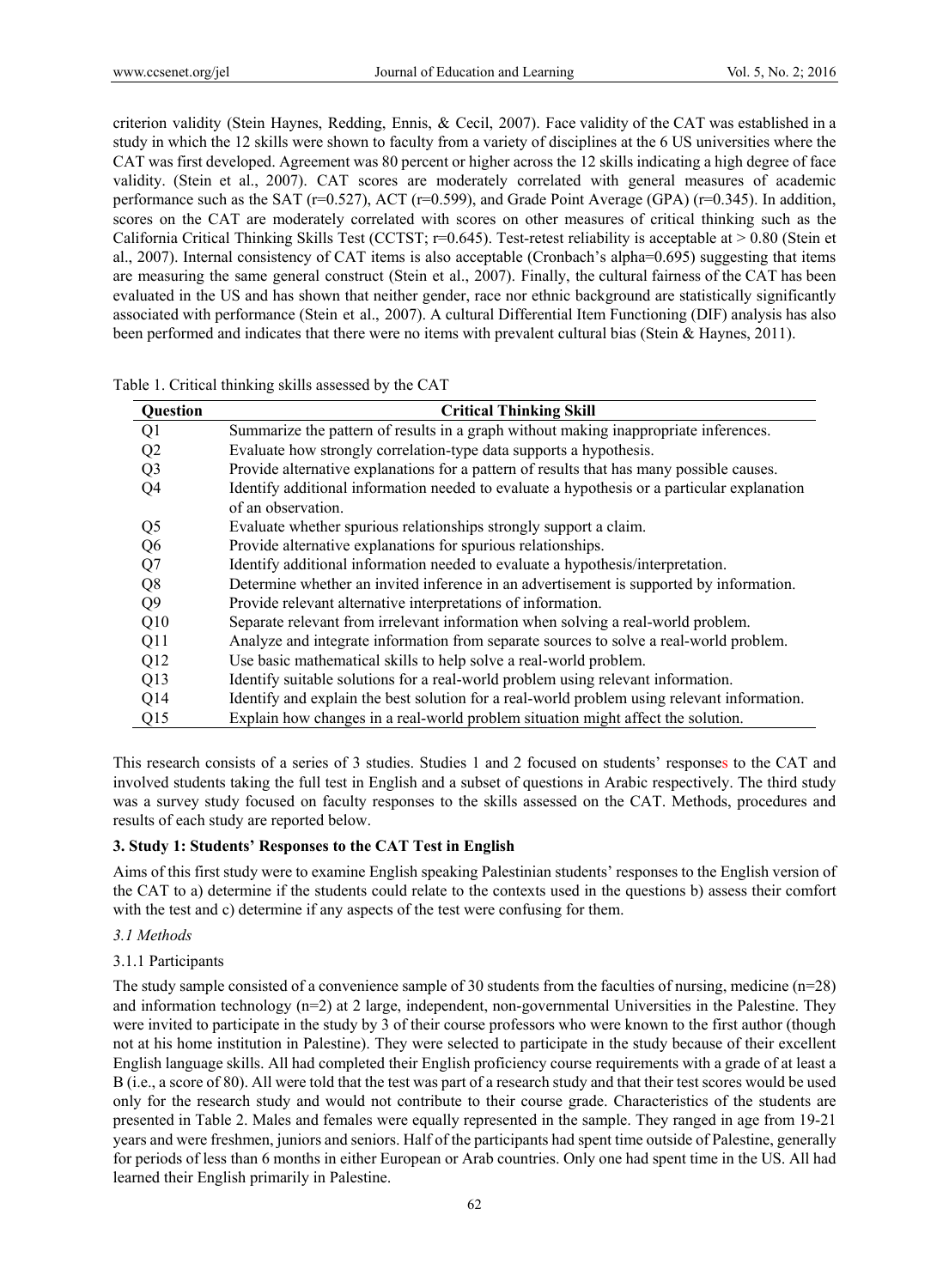| Characteristic               | Institution 1  | Institution 2  | Total        |
|------------------------------|----------------|----------------|--------------|
|                              | $(n=15)$       | $(n=15)$       | $(n=30)$     |
| Gender                       |                |                |              |
| Male                         | $8(53.3\%)$    | $7(46.6\%)$    | $15(50.0\%)$ |
| Female                       | $7(46.6\%)$    | $8(53.3\%)$    | $15(50.0\%)$ |
| Year of Study                |                |                |              |
| Freshman                     | $6(33.3\%)$    | $0(0.0\%)$     | $6(20.0\%)$  |
| Junior                       | $9(66.7\%)$    | 4(26.7%)       | 13 (43.3%)   |
| Sophomore                    | $\theta$       | 7(46.7%)       | $7(23.3\%)$  |
| Senior                       | $\theta$       | 4(26.7%)       | $4(13.3\%)$  |
| Mean English Score           | $B+ (87-90\%)$ | $B(83-87%)$    |              |
| Time spent outside Palestine |                |                |              |
| Less than 6 months           | 8              | $\overline{2}$ | $10(33.3\%)$ |
| 6-12 months                  | $\theta$       | $\theta$       | $0(0.0\%)$   |
| 13-24 months                 | 1              | $\theta$       | $1(3.3\%)$   |
| $25-36$ months               | 1              | $\theta$       | $0(0.0\%)$   |
| More than 36 months          | $\overline{2}$ | $\overline{2}$ | $4(13.3\%)$  |

Table 2. Characteristics of student participants in Study 1

#### 3.1.2 Testing Procedures

Students completed the CAT test at their institution in a quiet room and were supervised by the first author. Students were not given any course credit or monetary incentive for completing the test. The CAT is not a timed test, so students were told that they could take as much time as they needed. The completed tests were scored by a team of experienced scorers who had been trained in how to score the CAT test by the designers of the test.

Immediately after they finished the test, all 30 students completed a survey in English asking them if there were any aspects of the test directions or content that were confusing. They were also asked to rate the difficulty of the test on a scale from 1 (very difficult) to 7 (very easy) and their interest in the test again on a 7-point scale from 1 (very interesting) to 7 (not very interesting at all). Students were invited to include explanations for their answers. The first author also noted comments that students made to him directly after completing the test.

# *3.2 Results*

All 30 students completed the test. Time taken to complete the test ranged from 1 to 2 hours. Scores on the test ranged from 5 to 27 (out of a possible 38) with a mean of 16.4 and standard deviation of 5.7. The mean score fell above the US norm for community colleges (13.5) and between the US norms for freshmen at 4 year institutions (13.7) and seniors at 4 year institutions (19.0). Overall, the students responded favorably to the test, reporting that they found it interesting and motivating. Even though the test questions were developed to fit the cultural context in the US, only 2 students reported on the survey that the content was problematic. One explained the following; "As the questions are related to cases in foreign country, it is difficult to think for possible answers." A second wrote that "Because it was my very first time reading about purification". The same student suggested that it would be easier if the questions were related to cases in their own country. One third (n=10) of the students reported that the test directions were confusing. However, when asked to explain what was confusing, most did not describe a problem understanding the directions, but rather referred to challenges with the type of thinking that was required. For example, one student wrote "When I know that it is a critical thinking assessment, I started criticizing everything and said no to almost every question. May be I should not have been told to give more accurate information". Another student wrote "It is complicated. Too many answers needed to be written with explanations". A third student wrote "It depends on my analytical competencies". Only one student made reference to a specific aspect of the test instructions that was confusing. "The moment you were told the type of study which can include a third variable, the last question was quite confusing."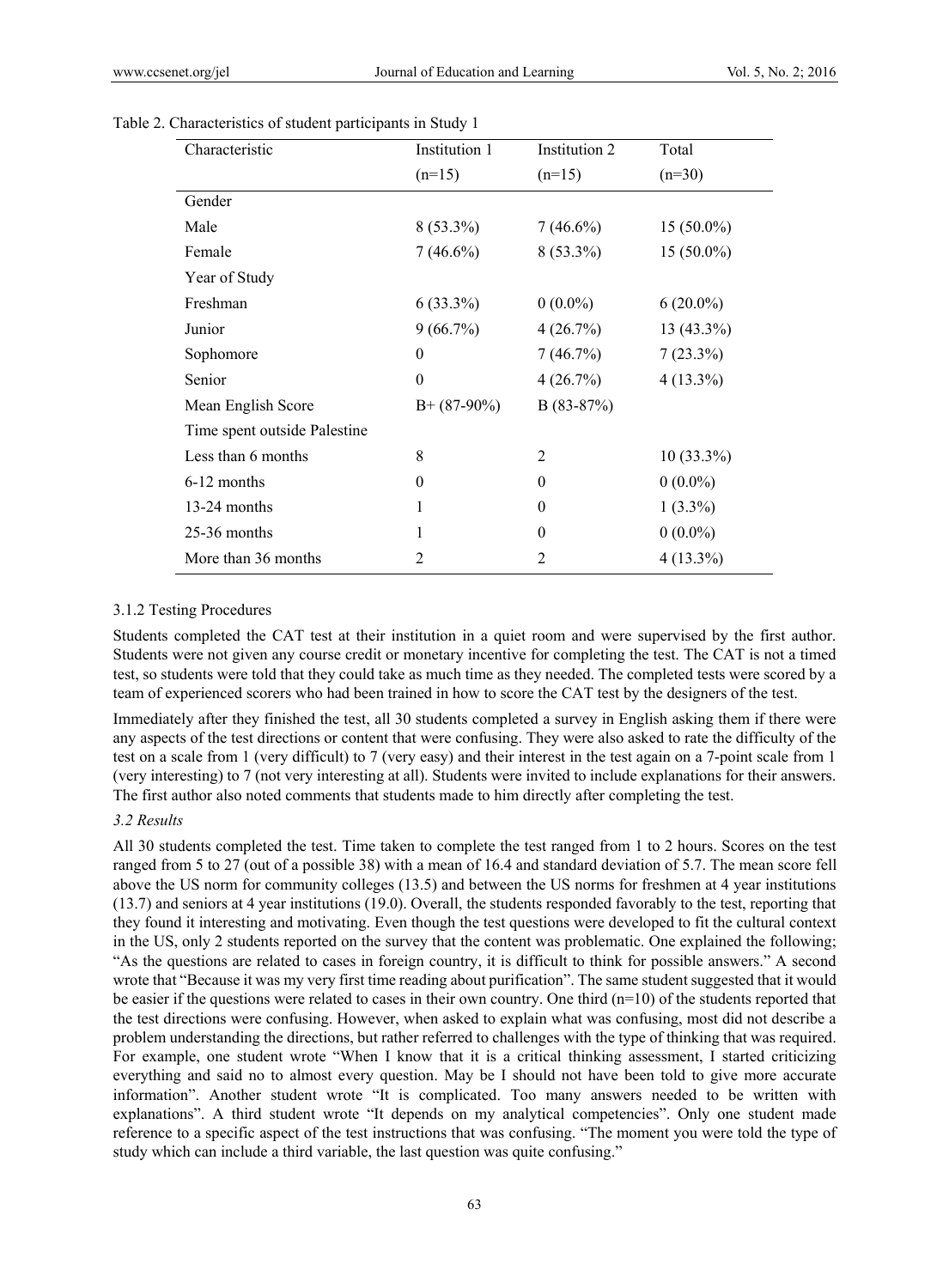Seven of the 30 students found some of the test questions confusing. This seemed to be mainly because some of the English vocabulary was new to them. Only 2 students commented on the actual content of the test. A second student reported that it was their first time reading about water purification.

Students varied in their opinions about the difficulty of the test. Some found the test very hard, some very easy with the majority finding it moderately difficult. Students' ratings of the difficulty of the test ranged from 2 to 7 (where 1 is very difficult and 7 is very hard). Students also varied in how well they thought they did on the test. Most felt that had done moderately well to well. This is consistent with the responses of college students who have taken the test in the US (Stein, 2012). There was a high level of interest in the test which is also consistent with findings in the US (Stein et al., 2009) with a number of students reporting either that it was a new experience for them or a new way of thinking, and several commenting that they enjoyed the test and the challenge of taking it. Interest ratings ranged from 1 to 7 (where 1 is very interesting and 7 is not very interesting at all), with two thirds of the sample choosing a rating of either 1 or 2). Comments collected from the students after they finished the test shed some light on their capacity to deal with the CAT test. The majority of students believed that they had made substantial gains in their ability to think critically after completing the test. Some students asked to receive instruction in critical thinking, commenting that they had never been exposed to such challenging questions. Some students said that because the test was new for them that they were concerned that they might do the wrong thing and this was stressful for them. At the end of the test a number of students said that they were tired because of the mental effort that the test required.

The mean total score for males was  $16.4$  (sd=6.0) and the mean total for females was  $16.5$  (sd=5.5). An independent t-test revealed that this difference was not statistically significant, suggesting no gender bias in the test.

#### *3.3 Discussion*

Contemporary Palestinian higher education is very different from the modern university environment which prevails in western countries, especially from the environment which exists in the US. In addition to its Middle Eastern location and distinctive cultural character, today's Palestinian university perseveres and flourishes in a unique socio-political context. Characterized from the beginning by occupation and conflict (Abu-Lughod, 2000; Abu-Saad & Champagne, 2006), university students in Palestine live and study today in a social context fundamentally unrecognizable to present day American students. Nevertheless, despite these considerable differences, the results of the study above suggests that the CAT test developed in the U.S. is a valid and meaningful instrument for assessing the critical thinking skills of Palestinian university students, at least of those students whose English language ability is sufficient to complete the English version of the test. Quantitative test results reflected similar results to those obtained with students in American colleges and universities at the higher education level. Palestinian students scored within the range that US students fall and there was no statistically significant difference between the total scores of males and females. These results suggest that the test may not be culturally or gender biased. Qualitative responses of their experience of the test, moreover, reflected the experience of American students. Although one third of the sample who took the test in English reported that the directions for the test were confusing, their confusion seemed to relate chiefly to the challenging nature of what they were being asked to do, rather than to confusing language. Their comments echoed those of many American students who noted their traditional American education did not stress the kinds of thinking skills which the CAT assesses. The essential skills which the CAT assesses were no more alien to or difficult for Palestinian students than they were for American students. Indeed the results suggest the test gauges higher order thinking skills which are common to both sets of students; skills which are, moreover, sought after by educational policy commentators in both contexts (Arum & Roksa, 2011; Fasheh, 2014; AbuLaban, 2014).

It is worth noting that the Palestinian students in the above study were all fluent in English and many had spent time abroad. These students did not necessarily reflect the typical Palestinian University student. Their skills with a second language-particularly English-and experiences abroad might explain the similarity of their experience to those of American students. Additional study of Palestinian students taking the test in Arabic is warranted and we do this in Study 2 below.

# **4. Study 2: Students' Responses to the First 4 CAT Questions Translated into Arabic**

The aim of this study was to assess Palestinian students' responses to the first 4 questions of the CAT test which had been translated into Arabic.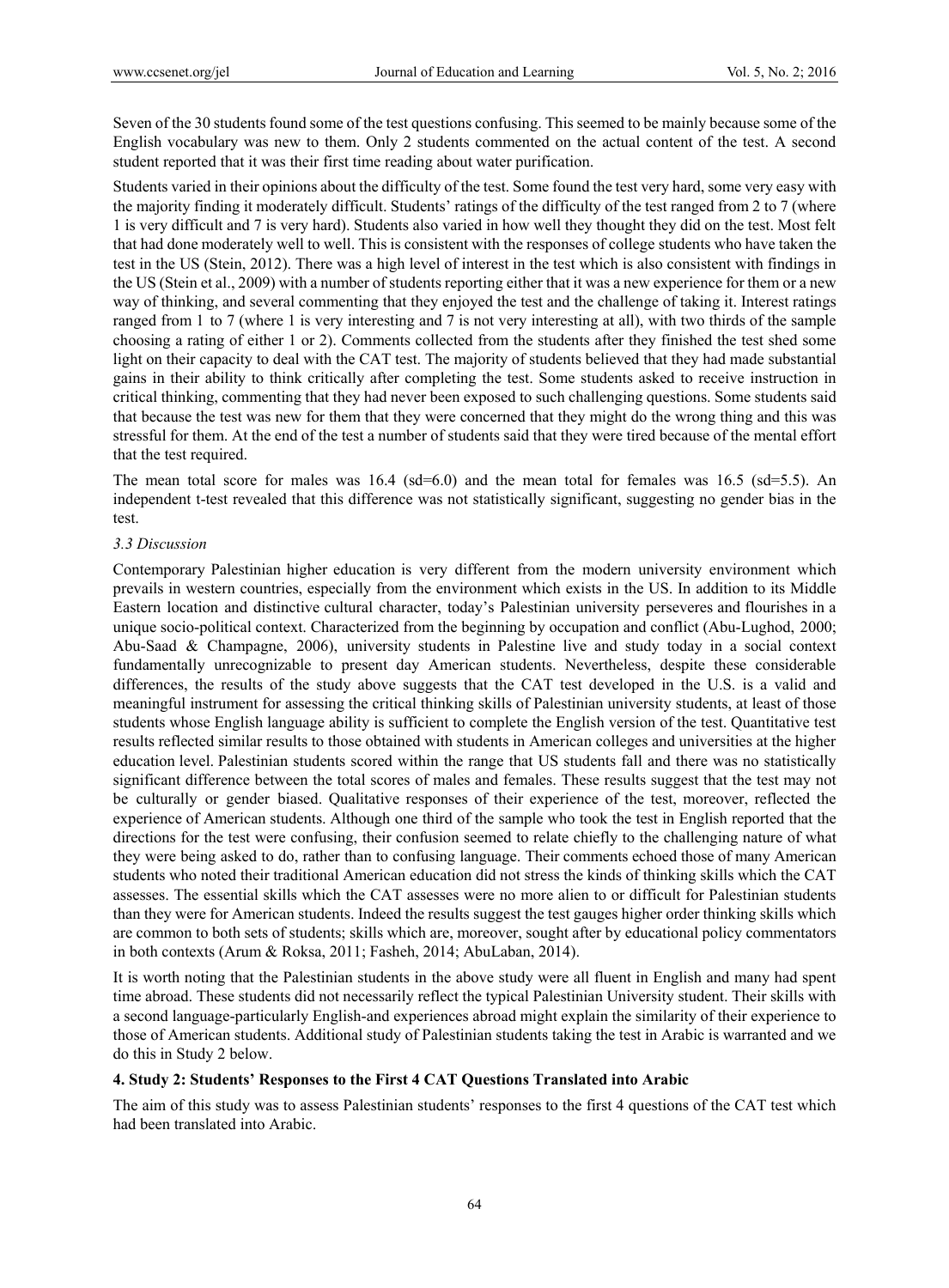#### *4.1 Methods*

#### 4.1.1 Participants

Forty-eight students from the same 3 Palestinian universities as the students in study 1 participated in study 2. Fifty percent were female and 50% were male. Twenty-four were freshman and 24 were seniors. Students from the faculties of medicine, education and business were invited to participate in the study by their course professors. The first author contacted a number of faculty at each institution and asked if they would nominate students who might be interested in answering the 4 questions. A few instructors asked if they should nominate their best students. They were told just to invite those students who they thought would be interested in doing the test. Students were told that the 4 questions were part of a longer test of critical thinking. They did not receive any incentive, course credit or other reward for answering the questions.

#### 4.1.2 Testing Procedures

The first 4 questions of the CAT test were translated into Arabic by the first author. The first 4 questions focus on critical thinking skills 1 to 4 listed in Table 1. Translation of the 4 questions was validated by 4 Palestinian university faculty before they were given to students. The first author administered the test questions, and was present while students answered them. Once again, students completed the questions in a room under quiet conditions. They were told that their responses would be anonymous and that no identifying information would be collected. They were given about 45 minutes to answer the 4 questions which was considered sufficient time as the majority of students in the US complete the entire test in just under 1 hour. Participants did not complete a formal survey after answering the 4 questions. However, the first author was present during and after testing and collected comments from participants after they had completed the test.

#### *4.2 Results*

All 48 students completed the Arabic version of the first 4 questions. Most of the students reported that they had an easy time answering the questions. A few complained about having not been administered a similar test in the past. Some students seemed nervous while answering the questions. A couple of students asked to have more time to answer the questions while a few others stopped suddenly during the test and asked if they were allowed to leave the hall to come back after having a quick break. They were not given a break however. Many of the students offered favorable comments about this opportunity to take the test and said that they wished that their own teachers would focus on this.

Mean scores on the 4 items for the 48 students are presented in Table 3 along with those of the students who took the English version of the CAT, and the norms for US college freshmen and seniors. Mean scores for the Palestinian students were above those of US students for 2 items and within the range of freshmen and seniors for one item. Only scores for the first item fell below those of US students. It is interesting to note the higher scores of the Palestinian students on items 3 and 4. This may have been because a number of the students were medical students who were familiar with critical thinking that is often applied in observational studies in public health.

| Question             | Palestinian students<br>Arabic $(n=48)$ | Palestinian students<br>English $(n=27)$ | US college student<br>norm for Freshmen* | US college student norm<br>for seniors* |
|----------------------|-----------------------------------------|------------------------------------------|------------------------------------------|-----------------------------------------|
| $Q1$ (1 point max.)  | 0.46                                    | 0.74                                     | 0.58                                     | 0.67                                    |
| $Q2$ (3 points max.) | 0.96                                    | 1.52                                     | 0.69                                     | 1.21                                    |
| $Q3$ (3 points max.) | 1.64                                    | 1.0                                      | 0.67                                     | 1.35                                    |
| $Q4$ (4 points max.) | 1.71                                    | 0.85                                     | 0.96                                     | 1.41                                    |

Table 3. Mean scores on the first 4 questions on the Arabic and English versions of the CAT compared with norms for US freshmen and seniors

Q1: Summarize the pattern of results in a graph without making inappropriate inferences.

Q2: Evaluate how strongly correlational-type data supports a hypothesis.

Q3: Provide alternative explanations for a pattern of results that has many possible causes.

Q4: Identify additional information needed to evaluate a hypothesis or a particular explanation of an observation.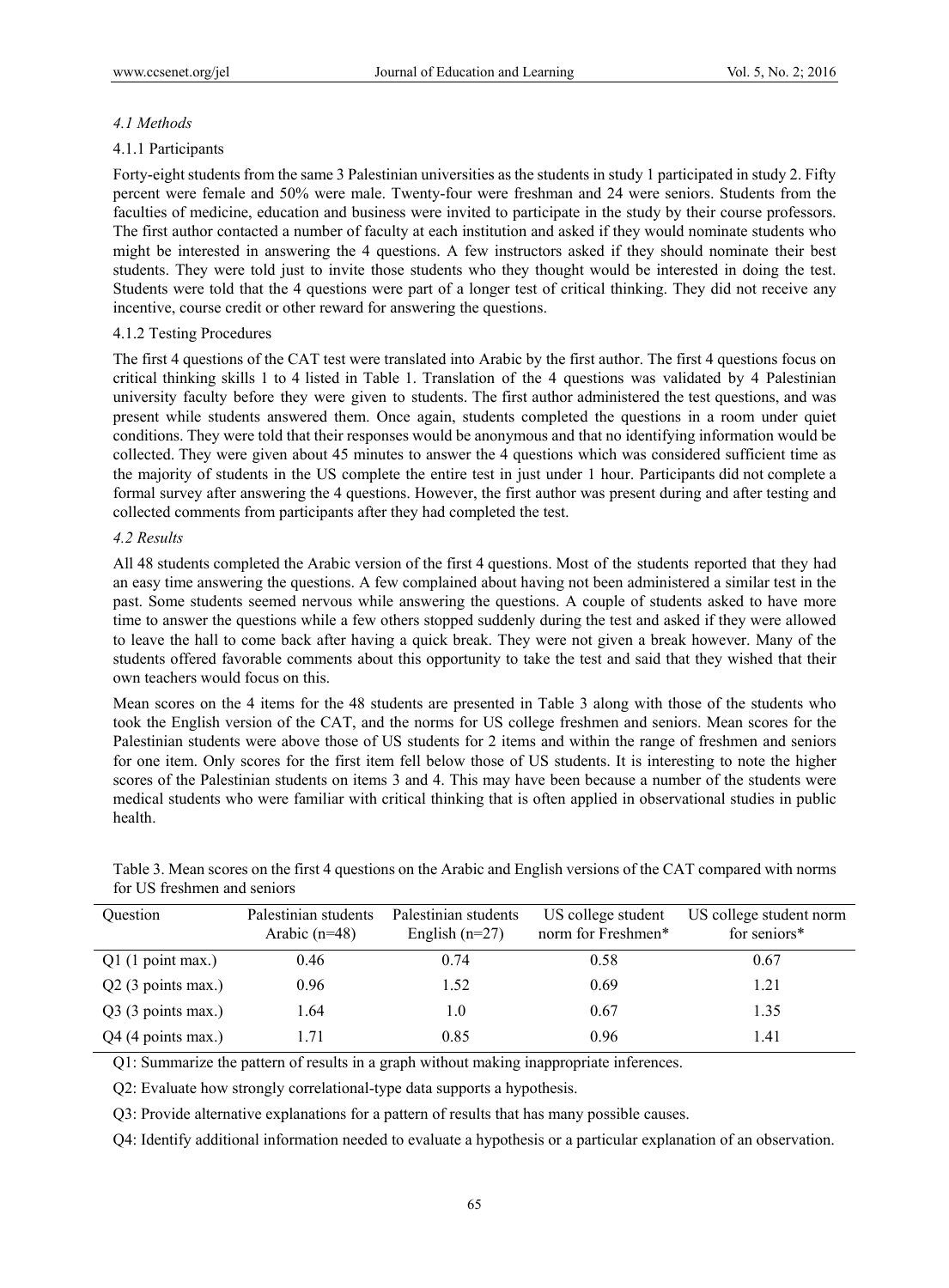# *4.3 Discussion*

To ascertain whether the results of the first study would hold when the test was not given to Palestinian students fluent in English, the second study investigated the experience of Palestinian students not fluent in English taking the CAT test in Arabic (Hambleton, 2005). While this follow up study only focused on the critical thinking skills measured by the first four questions of the CAT test, the results of the second study support the premise that the critical thinking skills assessed by the CAT are appropriate to Palestinian higher education students more broadly and that an Arabic adaptation of the CAT might be successfully developed and employed to assess the critical thinking skills of Palestinian students in their main language of instruction. While the results suggest the Arabic items of the test are meaningful to the students, differences on some items such as item 1 indicate more refinement may be required for particular items and certainly in a full adaptation of the entire test (Sireci, 2005). The results do indicate a full adaptation of the CAT in Arabic would be valuable.

In addition, it is worth noting that the comments (and symptoms of some anxiety) from students about their lack of preparation for the kind of thinking the test measures, and their interest in having instruction in this kind of thinking, highlight the importance of the role of the instructor in the use and application of such a test. Engagement of the faculty with the key critical thinking skills is necessary if they are to develop further in Palestinian universities.

# **5. Study 3: Faculty Perceptions of Critical Thinking Skills Assessed on the CAT**

The aim of the third study was to assess the face validity of the CAT for Palestinian faculty. For a critical thinking assessment to be useful in any context, it is important that faculty agree and have confidence that it is a measure of critical thinking. This is particularly important in the case of the CAT because it was designed to be used not only for assessment, but also for faculty development. Although there is a high level of agreement among STEM faculty in the US that the skills tested on the CAT constitute critical thinking (Stein, Haynes, & Redding, 2006), it is important to establish whether or not this is the case for Palestinian faculty.

# *5.1 Methods*

# 5.1.1 Participants

All Palestinian universities and university colleges in both the Palestine were invited to participate in the study. The first author phoned the Vice President for Academic Affairs at each institution to gain their approval for faculty at their institution to participate in the study and followed the telephone call up with an official letter of invitation to participate in the study. In addition, the first author reached out to individual faculty at the universities and colleges. The study was described as looking at one aspect of educational skills at Palestinian universities from the perspective of both students and faculty.

One-hundred-twelve faculty responded to the survey. Characteristics of respondents are summarized in Table 4. The majority of participants were full-time male faculty. This is representative of faculty at Palestinian Universities. Forty-two percent held PhD's which is also representative of Palestinian university faculty. A variety of disciplines were represented including business, the humanities, medicine and science math and engineering. The majority of the sample had at least 2 years of teaching experience, with approximately one third having more than 10 years of teaching experience. It should be noted that there was quite a bit of missing data for both demographic questions and questions about critical thinking. Missing data rates ranged from 14% to 15% for demographic questions and 17% to 35% for the critical thinking skills. We are unsure of the reason for this relatively high rate of missing data. It may have been due to faculty not being used to this type of survey or to concern about revealing data which they may have felt was identifiable. In the case of the questions about critical thinking skills, participants may have fatigued during the survey and/or may not have fully understood the critical thinking skills. Also, as there were no incentives for completing the survey, faculty may have lacked motivation.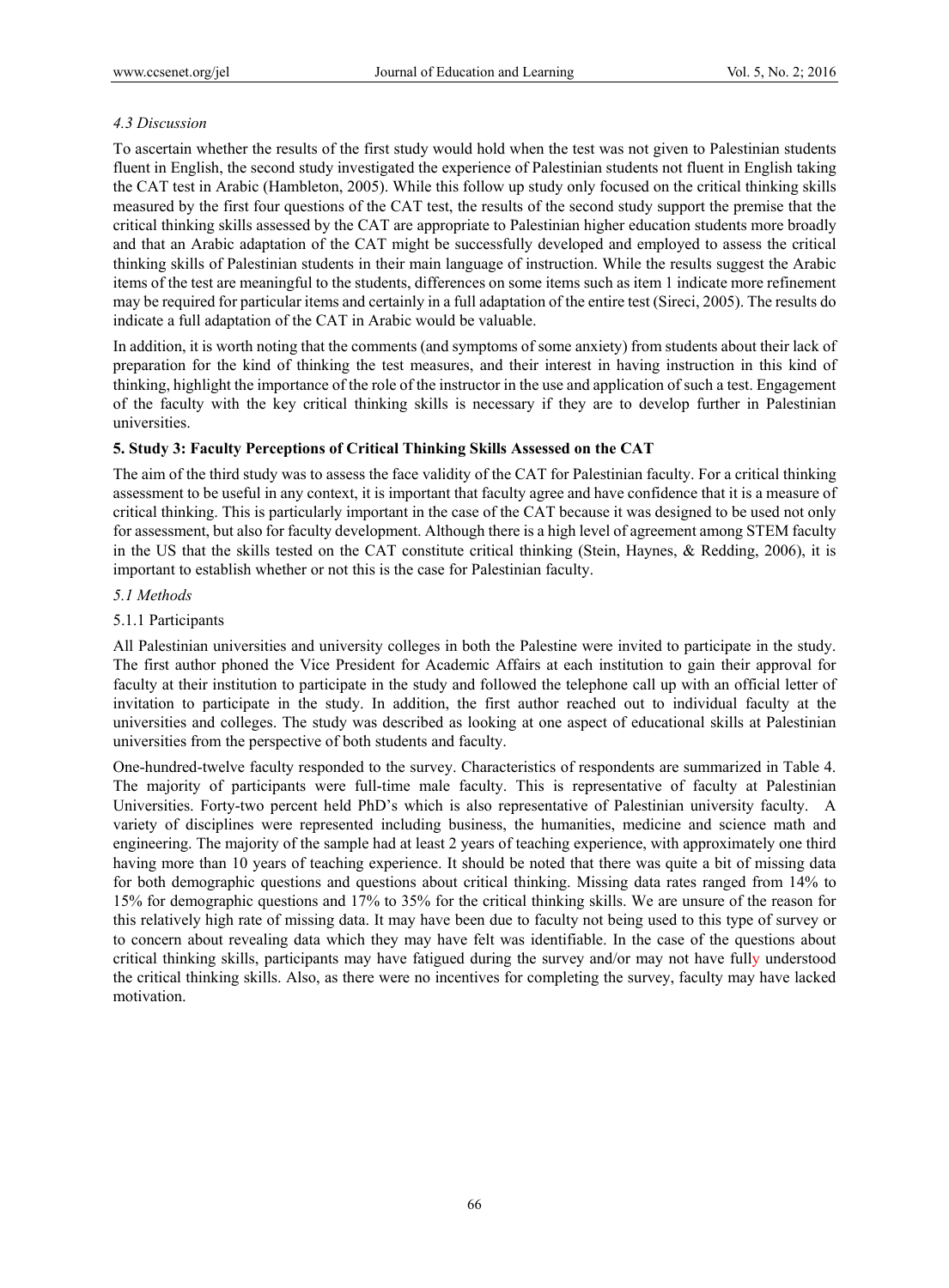# Table 4. Characteristics of faculty who participated in the study

| Characteristic                          | Number of Participants (%) |
|-----------------------------------------|----------------------------|
|                                         | $N = 112$                  |
| Gender                                  |                            |
| male                                    | 71 (63.4)                  |
| female                                  | 25(22.3)                   |
| missing                                 | 16(14.3)                   |
| Position                                |                            |
| full-time faculty                       | 67(75.0)                   |
| part-time faculty                       | 11(9.8)                    |
| administrator                           | 7(6.3)                     |
| other                                   | 5(4.5)                     |
| missing                                 | 22(19.6)                   |
| Discipline                              |                            |
| science, math engineering or technology | 30(26.8)                   |
| humanities                              | 24 (21.4)                  |
| other                                   | 15(13.4)                   |
| medical                                 | 13(11.6)                   |
| missing                                 | 18(16.1)                   |
| Education                               |                            |
| PhD                                     | 47(42.0)                   |
| MA                                      | 38 (33.9)                  |
| missing                                 | 27(24.1)                   |
| Years of teaching experience            |                            |
| $0 - 1$                                 | 10(8.9)                    |
| $2 - 5$                                 | 15(13.4)                   |
| $6 - 10$                                | 19 (17.0)                  |
| $>10$                                   | 42(37.5)                   |
| missing                                 | 26(23.2)                   |
| Age                                     |                            |
| $<$ 34                                  | 20(17.9)                   |
| 35-44                                   | 23(20.5)                   |
| 45-54                                   | 26(23.2)                   |
| $>54$                                   | 15(13.4)                   |
| missing                                 | 28(25.0)                   |
| Province                                |                            |
| West Bank                               | 78 (69.6)                  |
| Jerusalem                               | 10(8.9)                    |
| Gaza                                    | 8(7.1)                     |
| missing                                 | 16(14.3)                   |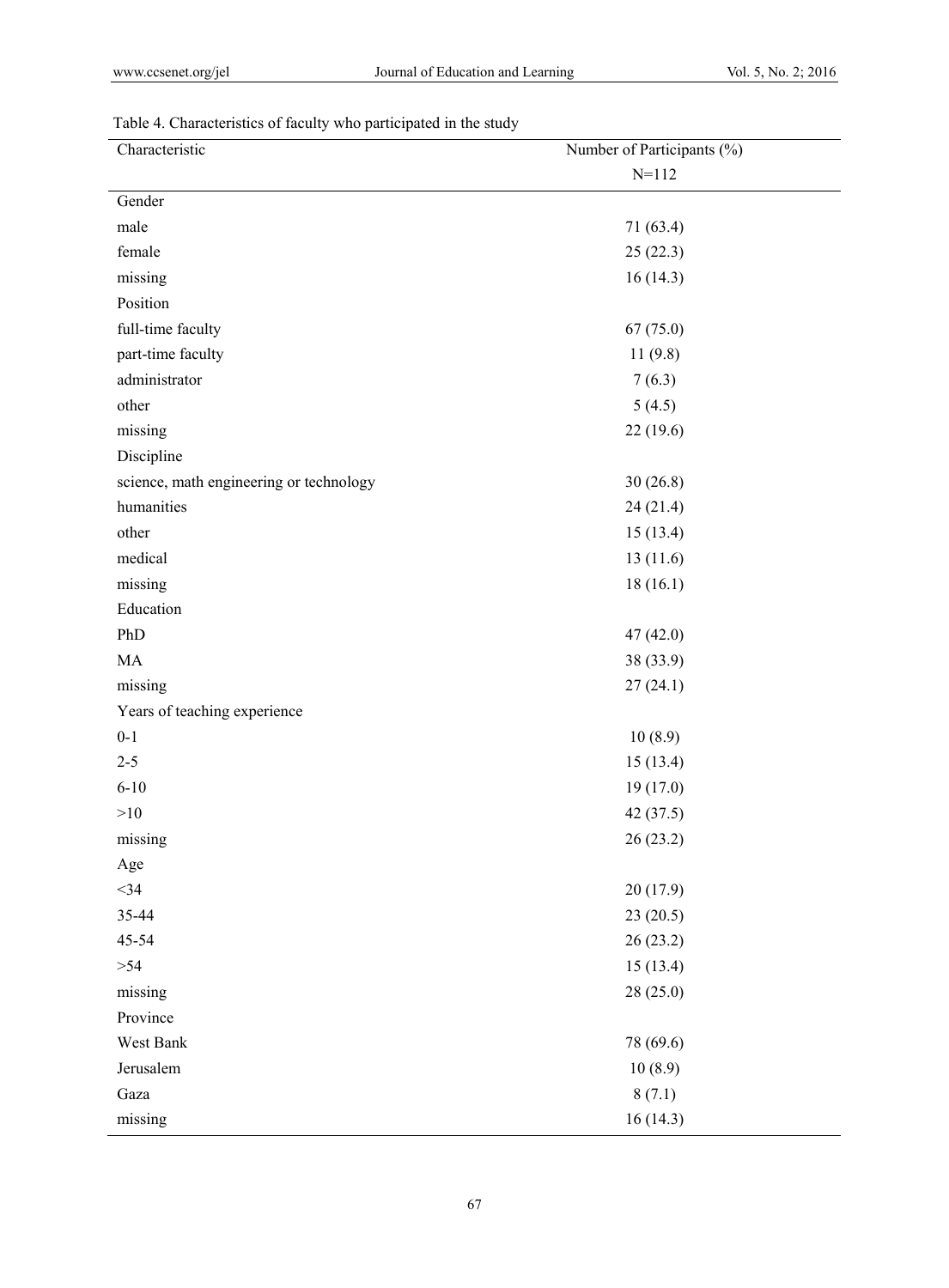# 5.1.2 Procedures

Participants completed an on-line survey. Questions were in both Arabic and English and participants were free to respond in which ever language they were most comfortable with. The first section of the survey asked participants for demographic information. In the second section, participants were presented with the 15 skills tested on the CAT. For each skill, they were asked to indicate whether they agreed that the skill was a dimension of critical thinking or not. They were also asked whether they felt the skill was important and relevant to their teaching and a number of other questions about their understanding and teaching of critical thinking. We report here just the demographic data and data on agreement/disagreement with the critical thinking skills. Data on relevance of the skills to their teaching and other survey items will be reported in an upcoming paper.

# *5.2 Results*

Overall there was a moderate level of agreement that the skills tested on the CAT represent critical thinking. Levels of agreement ranged from 42.0% for "Evaluate whether spurious relationships strongly support a claim" to 73.2% for "Evaluate how strongly information supports a hypothesis or interpretation". These rates are lower than those reported with faculty in the US where agreement was at least 80% across all the skills (Stein, Haynes, Redding, Ennis, & Cecil, 2007). However, this may have been because the US sample included only STEM faculty, and because the Palestinian sample included both STEM and non-STEM faculty. When agreement was examined in STEM faculty only, the agreement rate was much higher and was 80% or above for all but three skills (Table 6). The percent agreeing may also be lower in the Palestinian sample because data were missing for between 17% and 35% of the sample. This was higher than the missing data rate for the demographic data which ranged from 13% to 25%. This may have been due to difficulty comprehending and interpreting the CAT skills or time constraints/survey fatigue which prevented busy faculty from completing the survey.

| <b>CAT</b>     | Skill                                                                                                           | Percent | Percent        | Did not |
|----------------|-----------------------------------------------------------------------------------------------------------------|---------|----------------|---------|
| Question       |                                                                                                                 | Yes     | N <sub>o</sub> | respond |
| $\mathbf{1}$   | Summarize a pattern of information without making<br>inappropriate inferences                                   | 52.7    | 29.4           | 17.8    |
| $\overline{2}$ | Evaluate how strongly information supports a hypothesis<br>or interpretation                                    | 73.2    | 4.4            | 22.3    |
| 3              | Provide alternative explanations for observations                                                               | 68.7    | 8.0            | 23.2    |
| $\overline{4}$ | Identify additional information needed to evaluate a<br>hypothesis or particular explanation of an observation. | 61.6    | 8.9            | 29.5    |
| 5              | Evaluate whether spurious relationships strongly support<br>a claim                                             | 42.0    | 27.7           | 30.3    |
| 6              | Provide<br>alternative<br>explanations<br>for<br>spurious<br>relationships                                      | 50.0    | 19.6           | 30.3    |
| 7              | Identify additional information needed to evaluate a<br>hypothesis/interpretation                               | 59.8    | 9.8            | 30.3    |
| 8              | Determine<br>whether<br>invited<br>inference<br>in<br>an<br>an<br>advertisement is supported by information     | 48.2    | 17.8           | 33.9    |
| 9              | Provide relevant alternative interpretations of information                                                     | 59.8    | 4.9            | 34.8    |
| 10             | Separate relevant from irrelevant information when<br>searching for information to solve a real-world problem   | 52.7    | 14.3           | 33.3    |
| 11             | Analyze and integrate information from separate sources<br>to solve a real-world problem                        | 59.8    | 4.5            | 35.7    |
| 12             | Use basic mathematical skills to help solve a real-world<br>problem                                             | 47.3    | 16.9           | 35.7    |

Table 5. Percent of respondents who agreed and disagreed that skills tested on the CAT test represent dimensions of critical thinking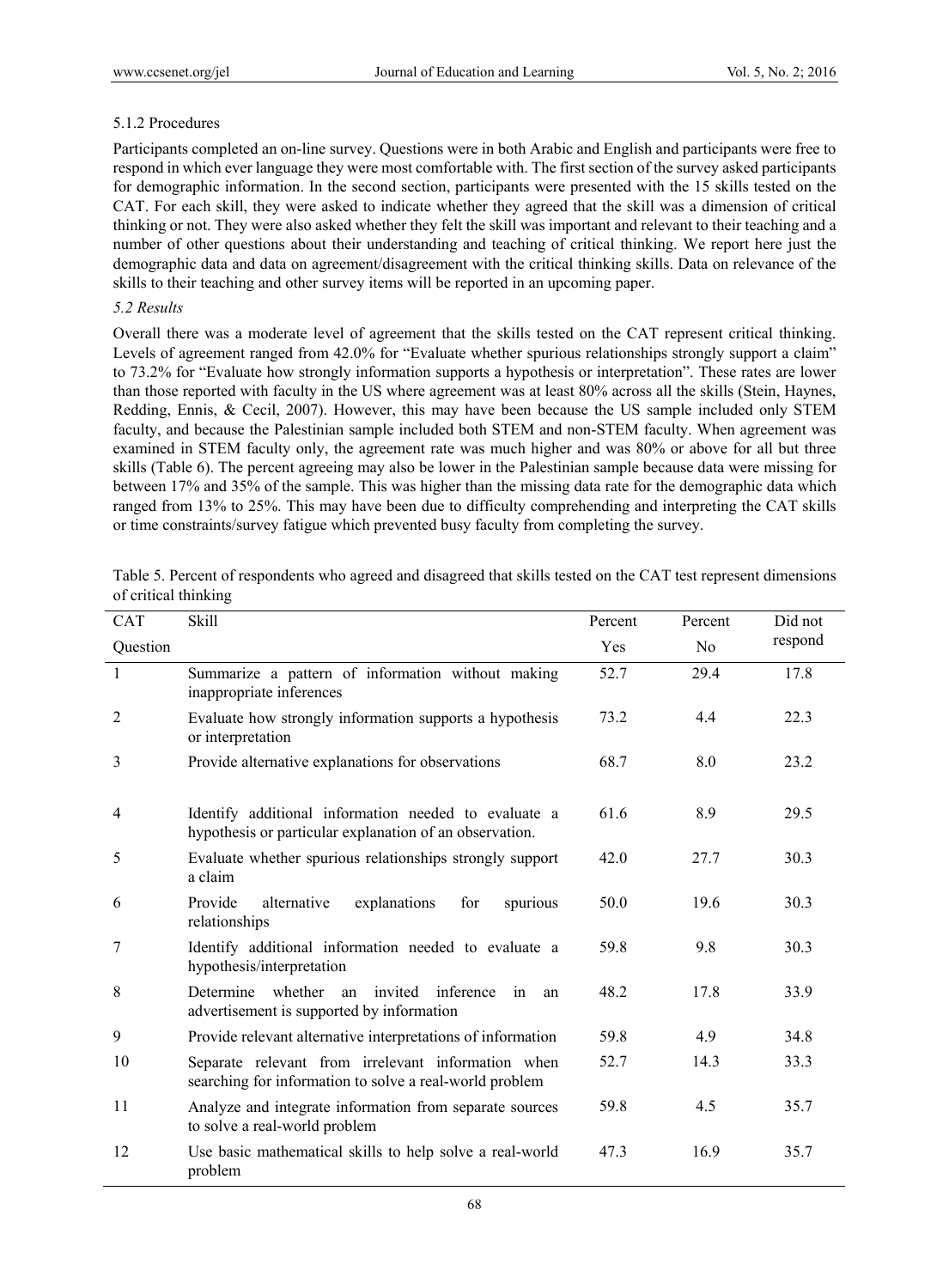| 13  | Identify suitable solutions for a real-world problem using<br>relevant information            | 59.8 | 45 | 357  |
|-----|-----------------------------------------------------------------------------------------------|------|----|------|
| 14  | Identify and explain the best solution for a real-world<br>problem using relevant information | 58.9 | 53 | 357  |
| -15 | Explain how changes in a real-world problem situation<br>might affect the solution            | 60.7 |    | 33.0 |

| Table 6. Percentage of STEM and non-STEM faculty who agreed that skills tested on the CAT are dimensions of |  |  |  |
|-------------------------------------------------------------------------------------------------------------|--|--|--|
| critical thinking                                                                                           |  |  |  |

| <b>CAT</b>   | <b>Skill</b>                                                                                                   | Percent     | Percent  |
|--------------|----------------------------------------------------------------------------------------------------------------|-------------|----------|
| Question     |                                                                                                                | <b>STEM</b> | Non-STEM |
|              |                                                                                                                | Yes         | Yes      |
|              |                                                                                                                | $(n=30)$    | $(n=52)$ |
| $\mathbf{1}$ | Summarize a pattern of information without making<br>inappropriate inferences                                  | 70.0        | 57.7     |
| 2            | Evaluate how strongly information supports a hypothesis<br>or interpretation                                   | 100         | 78.8     |
| 3            | Provide alternative explanations for observations                                                              | 93.3        | 75.0     |
| 4            | Identify additional information needed to evaluate a<br>hypothesis or particular explanation of an observation | 83.3        | 67.3     |
| 5            | Evaluate whether spurious relationships strongly support a<br>claim                                            | 46.6        | 50.0     |
| 6            | Provide alternative explanations for spurious relationships                                                    | 60.0        | 59.6     |
| 7            | Identify additional information needed to evaluate a<br>hypothesis/interpretation                              | 83.3        | 61.5     |
| 8            | Determine<br>whether<br>invited<br>inference<br>an<br>in<br>an<br>advertisement is supported by information    | 60.0        | 55.8     |
| 9            | Provide relevant alternative interpretations of information                                                    | 86.7        | 65.2     |
| 10           | Separate relevant from irrelevant information when<br>searching for information to solve a real-world problem  | 80.0        | 53.8     |
| 11           | Analyze and integrate information from separate sources<br>to solve a real-world problem                       | 93.3        | 59.6     |
| 12           | Use basic mathematical skills to help solve a real-world<br>problem                                            | 70.0        | 40.4     |
| 13           | Identify suitable solutions for a real-world problem using<br>relevant information                             | 90.0        | 51.9     |
| 14           | Identify and explain the best solution for a real-world<br>problem using relevant information                  | 86.7        | 61.5     |
| 15           | Explain how changes in a real-world problem situation<br>might affect the solution                             | 86.7        | 65.4     |

# *5.3 Discussion*

Faculty recognition of the validity of the critical thinking assessment test is essential for both its acceptance and implementation in Palestinian institutions of higher education. Even more importantly, perhaps, recognition of such skills is vital for instructional changes to be made in the teaching and learning environment (Light, Cox, & Calkins, 2009) to achieve the critical thinking skills being advocated for nationally. The face validity of the test for faculty is a critical condition of both its use and its potential for instructional change. In this respect, the third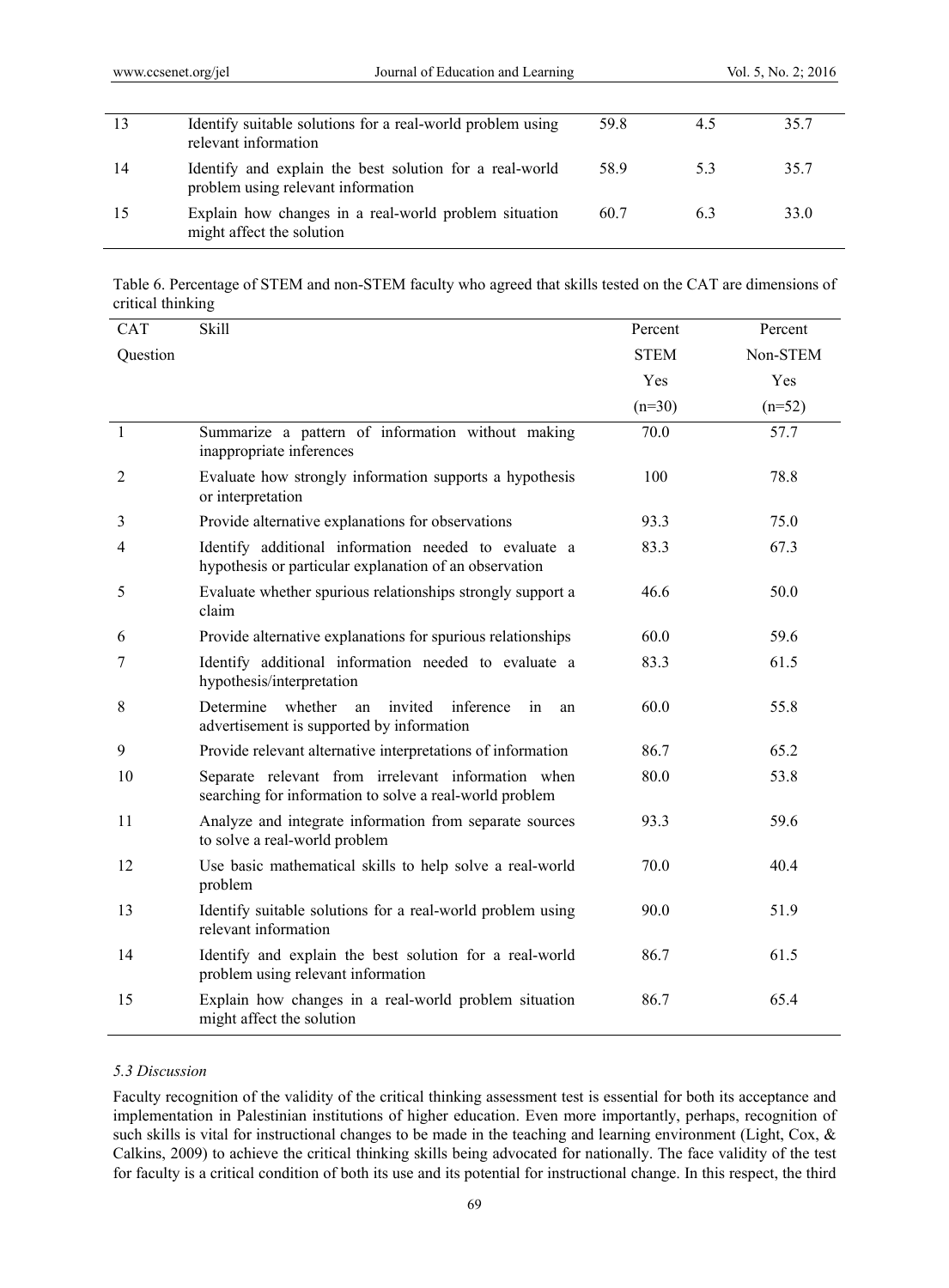study revealed moderate to high agreement among Palestinian faculty that the skills tested on the CAT are key dimensions of critical thinking, with even greater agreement among STEM faculty. This suggests that the test has a reasonable degree of face validity. The results are especially remarkable among the STEM faculty. This is of particular significance given the weight which the Palestinian educational strategy places on the development of critical thinking skills for employability and their focus on science and technology in their work and employment strategies (Palestinian National Authority, 2012).

#### **6. Conclusions**

The results of the 3 studies suggest that the CAT test has potential as an assessment tool for critical thinking in Palestinian higher education. It could be particularly useful as part of an national quality assessment strategy for improving learning (often missing in broader policy debates), and which has been recommended in a recent national report on undergraduate teaching practices in Palestinian higher education (Cristillo, 2009) and by the recently established Association of Palestinian Academic Developers. Together these results suggest that a large scale validation study of the CAT test in Arabic would be worthwhile. We recommend that CAT be carefully translated into Arabic—in accordance with international guidelines (Hambleton, 2005)—and tested on a large representative sample of students across Palestinian Universities. We also recommend that a full Differential Item Functioning (DIF) analysis be conducted to determine if any components of the test are biased towards certain demographic groups (Schmeiser & Welch, 2006). In addition to the larger study with students, we also recommend that a more detailed study on faculty attitudes towards the CAT be conducted. This would involve having faculty examine the test directly, receive training in how to score the test, and participate in a test scoring session. This step is particularly important because if the CAT is to be utilized for assessing critical thinking outcomes in Palestinian students it must have face validity for faculty and be considered as both practical and meaningful.

There is, moreover, a great deal of interest in developing critical thinking in students across the Middle East (Brewer et al., 2006; Al-Essa, 2009; Romanowski & Nassar, 2012). Therefore, an Arabic version of the CAT test is likely to have value well beyond Palestine as a means of measuring progress towards critical thinking goals at national, institutional and individual student levels.

#### **Acknowledgements**

The work of the first author was supported by a Fulbright Fellowship at the Searle Center for Advancing Learning and Teaching at Northwestern University. We are grateful for the faculty and students from universities across the Palestine who participated in the study.

# **References**

AbuLaban, R. (2014). Why do we pursue university degrees? *Palestine This Week*, *199*(11), 28-33.

- Abu-Saad, I., & Champagne, D. (2006). Introduction: A Historical Context of Palestinian Arab Education. *American Behavioral Scientist*, *49*, 1035. http://dx.doi.org/10.1177/0002764205284717
- Accreditation and Quality Assurance Commission. (2010). *CINDA Manual E./*. Ramallah, West Bank.
- Al-Essa, A. (2009). *Education Reform in Saudi Arabia between Absence of Political Vision, Apprehension of the Religious Culture and Disability of Educational Management* (1st ed.). Beirut: Dar Al Saqi.
- *AmidEast*. (PDFP). Retrieved from http://www.amideast.org/pfdp/program-components/about-pfdp
- Arum, R., & Roksa, J. (2011). *Academically Adrift: Limited Learning on College Campuses*. University of Chicago Press, Chicago and London.
- Basha, S. (2012). *Special and inclusive education specialization in mild and moderate disabilities*. EDUCAT, Milan.
- Bernhard, A. (2012). Quality Assurance in an International Higher Education Area: A summary of a case-study approach and comparative analysis. *Tertiary Education and Management*, *18*(2), 153-169. http://dx.doi.org/10.1080/13583883.2012.654504
- Bloom, B. S. (1956). *Taxonomy of Educational Objectives*. Longmans Green, NY: New York.
- Brewer, D., Augustine, C., Zellman, G., Ryan, G., Goldman, C., Stasz, C., & Constant, L. (2006). *Education for a new era design and implementation of K-12 education reform in Qatar*. Rand Qatar Policy Institute, Santa Monica, CA: Rand Corporation.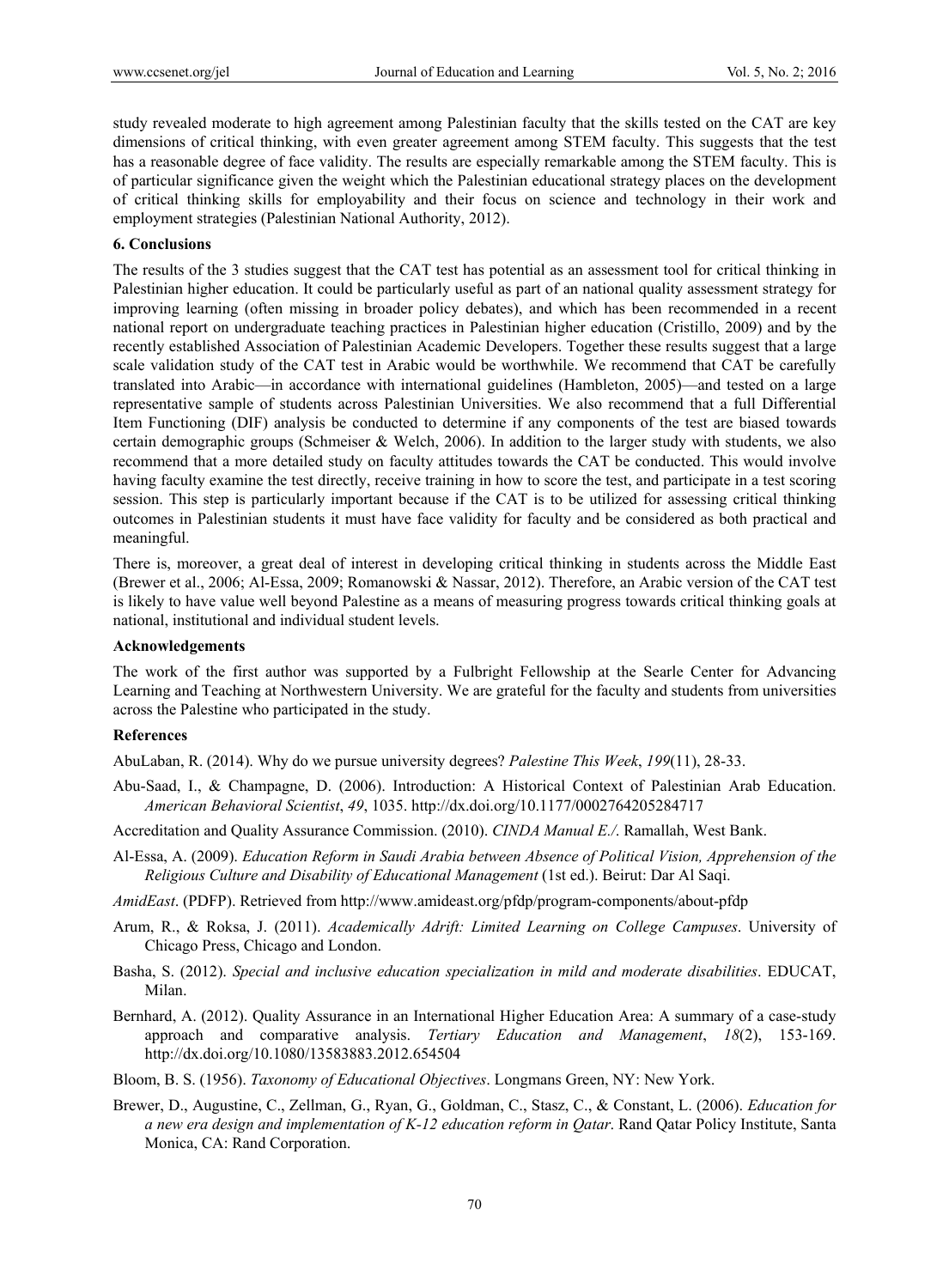- Bruhn, C. (2006). Higher Education as Empowerment: The Case of Palestinian Universities. *American Behavioral Scientist*, *49*(4), 1125-1142. http://dx.doi.org/10.1177/0002764205284722
- Cristillo, L. (2009). *National study of undergraduate teaching practices in Palestine*. Palestinian Faculty Development Program, AMIDEAST, Ramallah, West Bank.
- Daragmeh, A. K., Drane, D., & Light, G. (2012). Needs assessment and beyond in the setup of centers for teaching and learning excellence: An-Najah university center as a case study. *P*r*ocedia-Social and Behavioral Sciences*, *47*, 841-847. http://dx.doi.org/10.1016/j.sbspro.2012.06.745
- Fasheh, M. (2014). Healing from modern superstitions. *Palestine This week*, *199*(11), 10-19.
- Hambleton, R. (2005). Issues, designs and technical guidelines for adapting tests into multiple languages and cultures. In *Adapting Educational and Psychological Tests for Cross Cultural Assessment*. New Jersey: Lawrence Erlbaum Associates.
- Jabr, D. (2003). Teaching critical thinking in the English language classroom: The case of Palestine. *Mediterranean Journal of Educational Studies*, *8*(2), 137-162.
- Kassab, E. S. (2009). Contemporary Arab Thought: Cultural critique in comparative perspective. In *Digest of Middle East Studies* (Vol. 20, No. 1). Columbia University Press, New York, NY.
- Light, G., Cox, R., & Calkins, S. (2009). *Learning and Teaching in Higher Education*. Los Angeles, USA: Sage.
- Lughod, I. (2000). Palestinian Higher Education: National Identity, Liberation and Globalization. *Boundary 2*, *27*(1), 75. http://dx.doi.org/10.1215/01903659-27-1-75
- MINEDUC. (2010). *Education Sector Strategic Plan 2010-2015*. Kigali, Rawanda. Republic of Rwanda Ministry of Education.
- Palestinian National Authority. (2012). *The National Strategy to Achieve the MDGs by 2015*. Ramallah, West Bank: Palestinian National Authority.
- Rauhvargers, A. (2011). *Global University Rankings and their Impact*. *A report for the European Universities Association (EUA)*. Brussels*,* EUA.
- Romanowski, M. H., & Nassar, R. (2012). Critical Thinking in Qatar's education for a new era: Negotiating possibilities. *International Journal of* Critical *Pedagogy*, *4*(1), 118-134.
- Schendel, R. (2013). *A critical missing element: Critical thinking at Rwanda's public universities and the implications for higher education reform* (Unpublished doctoral dissertation). Institute of Education, University of London, London, U.K.
- Schendel, R. (2015). Critical thinking at Rwanda's public universities: Emerging evidence of a crucial development priority. *International Journal of Educational Development*, *42*, 96-105. http://dx.doi.org/10.1016/j.ijedudev.2015.04.003
- Schmeiser, C. B., & Welch, C. J. (2006). Test development. In R. L. Brennan (Ed.), *Educational Measurement* (4th ed.). Westport, CT: American Council on Education and Praeger Publishers.
- Shonstrome, E. (2014). People Over Pedagogy. *Chronicle of Higher Education*, *60*(43), B4-B5.
- Sireci, S. (2005). Using bilinguals to evaluate the comparability of different language versions of a test. In *Adapting Educational and Psychological Tests for Cross Cultural Assessment*. Mahwah New Jersey and London: Lawrence Erlbaum Associates,
- Stein, B., Haynes, A., & Redding, M. (2006). Project CAT: Assessing critical thinking skills. *Proceedings of the National STEM Assessment Conference*. Hosted by the National Science Foundation and Drury University.
- Stein, B., Haynes, A., Redding, M., Ennis, T., & Cecil, M. (2007). Assessing critical thinking in STEM and beyond. In M. Iskander (Ed.), *E-learning, Instruction Technology, Assessment and Engineering Education* (pp. 79-82). http://dx.doi.org/10.1007/978-1-4020-6262-9\_14
- Stein, B., Haynes, A., & Harris, K. (2009). *Assessing and Improving Critical Thinking Using the CAT Instrument*. ABET Best Assessment Processes Symposium XI. Indianapolis, IN: Accreditation Board of Engineering and Technology.
- Stein, B., & Haynes, A. **(**2011). Engaging Faculty in the Assessment and Improvement of Students' Critical Thinking Using the Critical Thinking Assessment Test. *Change: The Magazine of Higher Education*, *43*(2), 44-49. http://dx.doi.org/10.1080/00091383.2011.550254